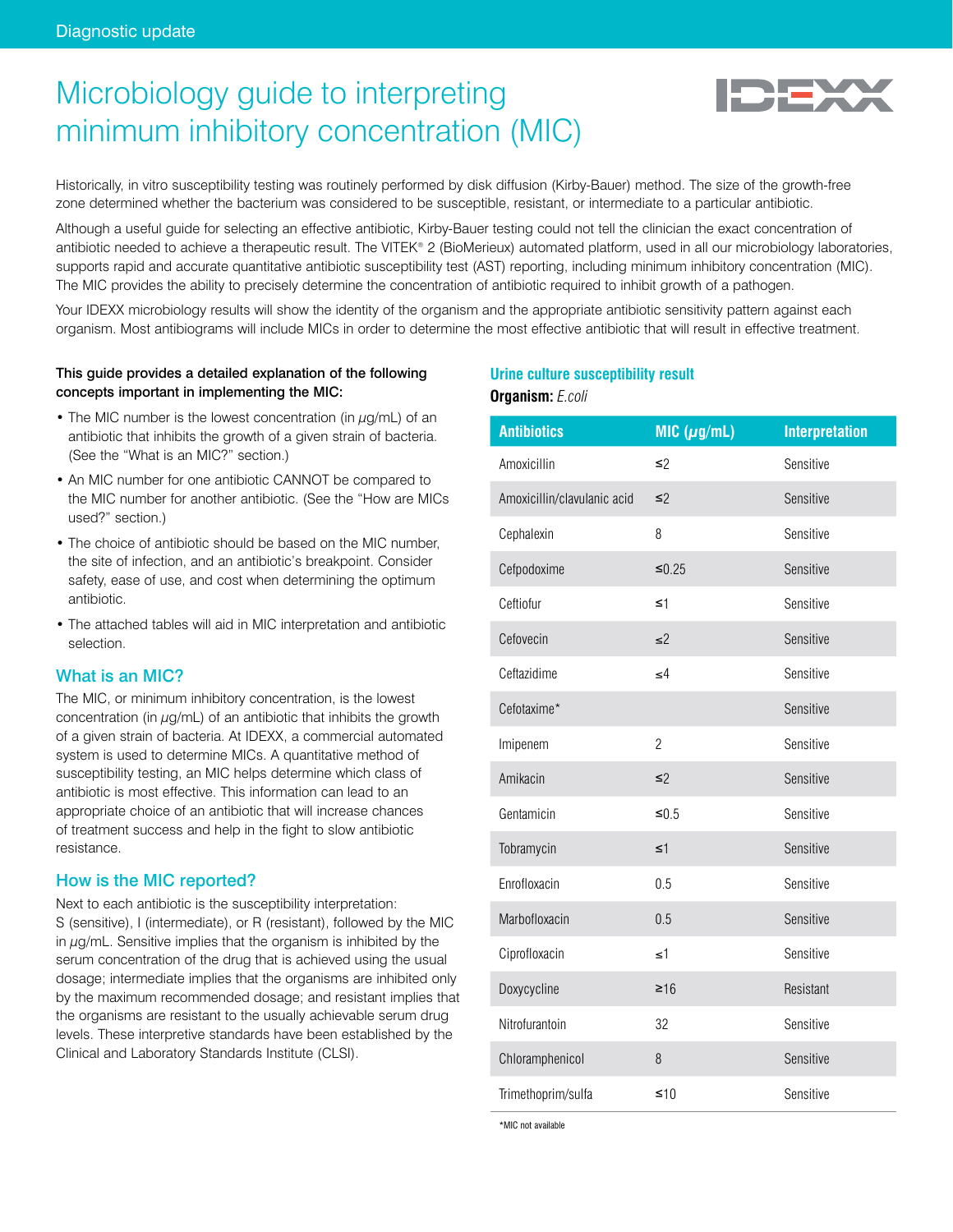# When are MICs not performed?

### MICs are not performed when:

- The growth requirements of some organisms require the sensitivity testing to be performed by another method.
- Interpretive criteria is not available from CLSI. In these cases, recommended antibiotics will usually be reported based on clinical efficacy studies.
- Certain antibiotics are not available on our commercial system.
- The drug is known to be clinically ineffective against the organism, regardless of the in vitro results.

## How are MICs used?

The breakpoint and range of dilutions differ by drug and bacterial species (see chart on next page). Therefore, comparing MICs of different antibiotics is not based solely on the numerical value but on how far the MIC is from the breakpoint, the site of the infection, and other considerations, such as the age, species, and health of the animal. Possible side effects of the drug, price, frequency, and route of administration are also important factors.

#### For example: A strain of *Escherichia coli* has an

MIC of  $2 \mu g/mL$  for amoxicillin and for cefovecin. Looking at the dilutions for amoxicillin, at 2 μg/mL, this strain of *E. coli* is four dilutions away from the breakpoint. For cefovecin, the same strain of *E. coli* at an MIC of 2 μg/mL is two dilutions away from the breakpoint. So, based on MICs, this strain of *E. coli* is more susceptible to amoxicillin than cefovecin. Other factors to take into consideration are the site of the infection, the animal's health, frequency and route of administration, and cost of the antibiotic.

An antibiotic breakpoint is the dilution where bacteria begin to show resistance.

#### **In vitro efficacy of amoxicillin** (predicts ampicillin)

| <b>Sensitive (MIC)</b>                            |  | <b>Intermediate</b> | <b>Resistant</b> |
|---------------------------------------------------|--|---------------------|------------------|
| $\overline{c}$                                    |  | 16                  | 32               |
| Tested concentrations of amoxicillin $(\mu q/mL)$ |  | <b>Breakpoint</b>   |                  |

#### **In vitro efficacy of cefovecin**

| <b>Sensitive (MIC)</b>                          | <b>Intermediate</b> | <b>Resistant</b> |
|-------------------------------------------------|---------------------|------------------|
|                                                 |                     |                  |
| Tested concentrations of cefovecin $(\mu g/mL)$ |                     | Breakpoint       |

For example: Amoxicillin is four dilutions away from its breakpoint while cefovecin is only two dilutions away from its breakpoint. Therefore, in this case, the *E. coli* strain is more susceptible to amoxicillin.

Our consultants are available to help you interpret test results.

# Class-reference antibiotics

Some antibiotics are used to determine the susceptibility of other antibiotics in the same class. For example, the presence of methicillin-resistant staphylococci (MRS) is tested in the laboratory with oxacillin and not methicillin. The name MRS is used because of convention over years of use in scientific articles and textbooks.

| <b>Antibiotic</b>           | <b>Further application</b>                                                                                                                                         |
|-----------------------------|--------------------------------------------------------------------------------------------------------------------------------------------------------------------|
| Amoxicillin/clavulanic acid | Predicts susceptibility of Clavamox <sup>®</sup> .                                                                                                                 |
| Amoxicillin                 | Predicts susceptibility of ampicillin.                                                                                                                             |
| Cephalexin                  | Predicts susceptibility of all first-generation<br>cephalosporins, except cefazolin.                                                                               |
| Clindamycin                 | Predicts susceptibility of lincomycin. Should<br>not be used in horses, rabbits, and other<br>herbivores. Not effective against aerobic<br>gram-negative bacteria. |
| Erythromycin                | Predicts susceptibility of azithromycin and<br>clarithromycin. Not effective against aerobic<br>gram-negative bacteria.                                            |
| Oxacillin                   | Predicts susceptibility to methicillin.                                                                                                                            |
| Trimethoprim/sulfa          | Predicts susceptibility of other potentiated<br>sulfonamides.                                                                                                      |

# **Antibiotics**

When selecting an antibiotic, keep in mind that other factors in addition to the MIC are important. The location of the infection is important because lipid-soluble drugs reach higher levels in the tissue than they do in serum. Drugs excreted by the kidney reach much higher bladder levels than serum levels. Also, some drugs are more effective against gram-negative bacteria than gram-positive bacteria and vice versa. Species considerations are also important because certain antibiotics are toxic in some species.